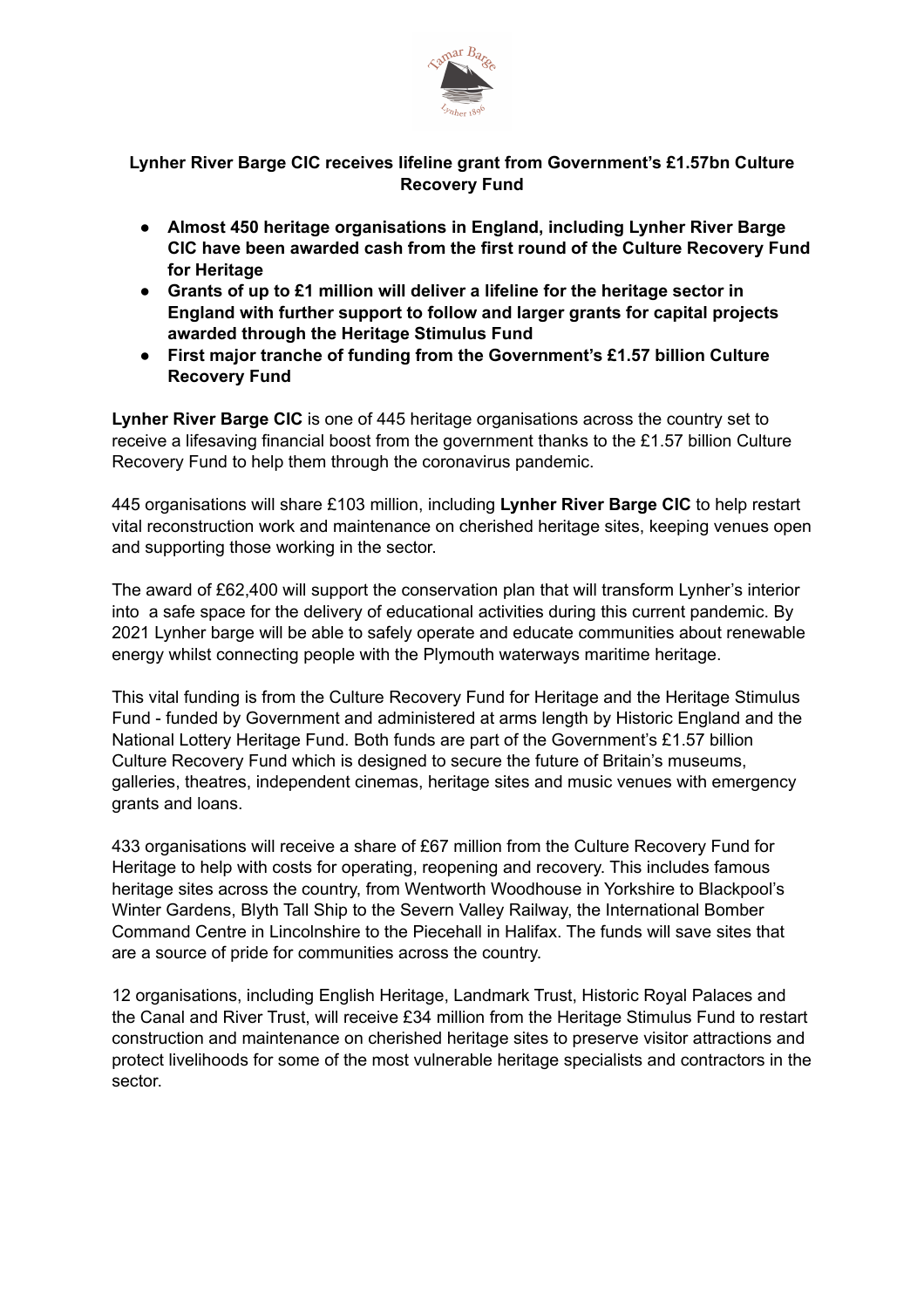The Architectural Heritage Fund (AHF) has also been awarded a grant from the Culture Recovery Fund through Historic England. The AHF will use the funding to support charities and social enterprises occupying historic buildings to develop new business plans and strategies for organisations affected by the pandemic.

### **Culture Secretary Oliver Dowden said:**

"As a nation it is essential that we preserve our heritage and celebrate and learn from our past. This massive support package will protect our shared heritage for future generations, save jobs and help us prepare for a cultural bounceback post covid."

## **Lucy Worsley, Chief Curator, Historic Royal Palaces, said:**

"There's no truer way to experience the past than to walk in the footsteps of those who have lived it – that's why preserving our built heritage is so important.

"At Historic Royal Palaces, we care for six nationally significant buildings, opening them to the public and preserving them for future generations. Sadly, the pandemic meant that we had to stop some of our critical conservation work. The grant we have received from the Culture Recovery Fund will enable to this work to resume – so we can give some of Britain's most historic buildings the care and attention they deserve, while supporting the specialist craftspeople who are vital for the future of our national heritage. We are enormously grateful to the Government for this support."

## **Barbara Bridgman, director at Lynher CIC said:**

**Lynher CIC was established in 2016 to save the historic Tamar sailing barge 'Lynher' from destruction. The directors' aim is to provide water based activities and maritime skills training to the Plymouth and South East Cornwall waterways communities. Following a successful restoration with the help of many volunteers, Lynher has sailed now for over two years, delivering education and training on the waterways to a growing number of local families, adults and young people. Thanks to the Culture Recovery Funds we feel confident now that we will be able to continue to maintain Lynher and engage our community with its unique maritime heritage.** 

### **Duncan Wilson, Historic England's Chief Executive said:**

"It is heartening to see grants, both large and small, from the Government's Culture Recovery Fund helping heritage sites and organisations across the country which have been hit hard by the effects of Covid-19. These grants range from giving skilled craft workers the chance to keep their trades alive to helping heritage organisations pay the bills, and to kick-starting repair works at our best-loved historic sites. The funding is an essential lifeline for our heritage and the people who work tirelessly to conserve it for us all, so that we can hand it on to future generations."

### **Ros Kerslake, Chief Executive of the National Lottery Heritage Fund said:**

"It is absolutely right that investing in heritage should be a priority during this crisis and this support by Government is crucial. Heritage creates jobs and economic prosperity, is a major driver for tourism and makes our towns, cities, and rural areas